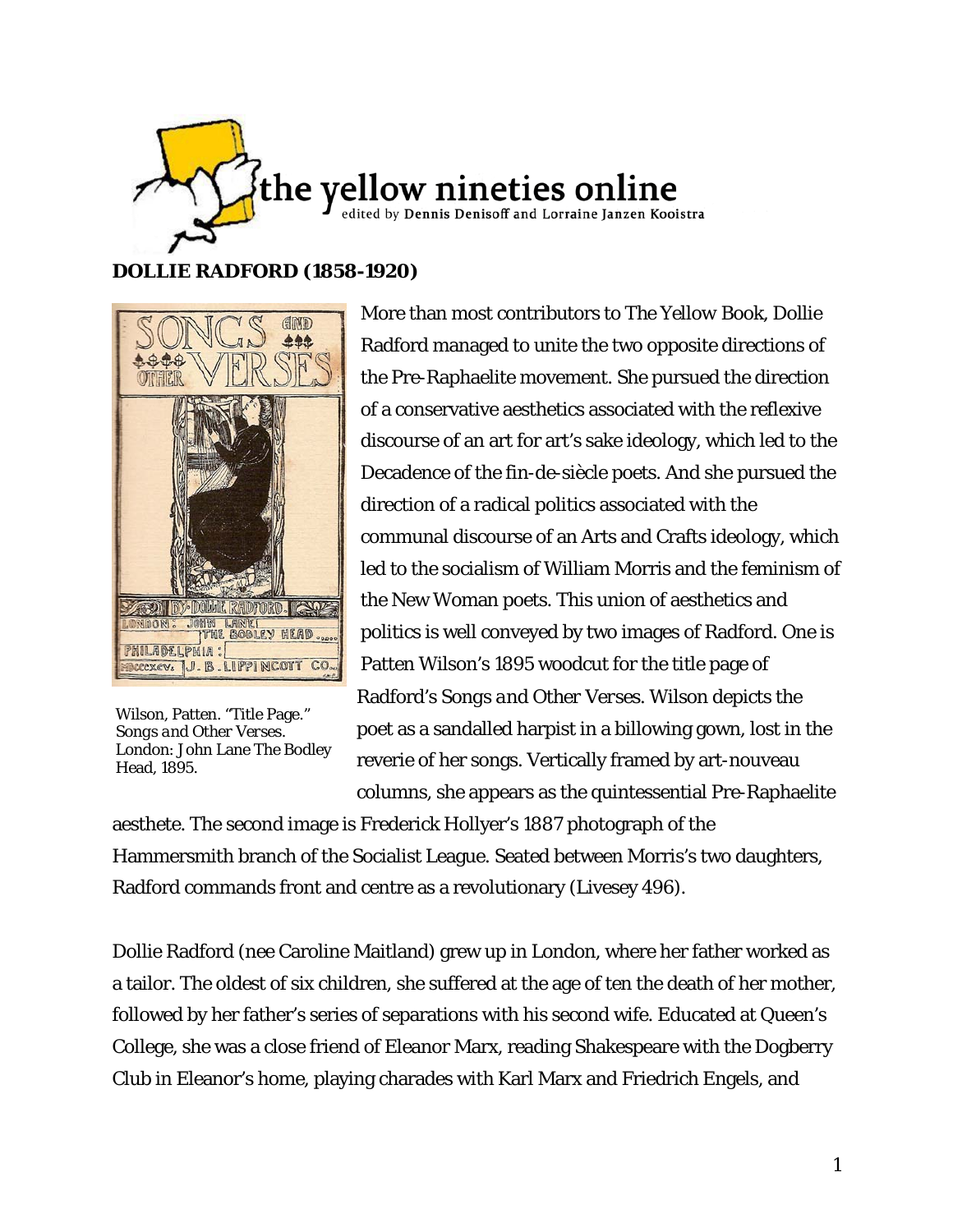providing care for Marx's wife (Comyn 163). She published her earliest poems as "C.M." in the radical *Progress: A Monthly Magazine of Advanced Thought* in 1883, months before marrying Ernest Radford, whom she had met in the library of the British Museum in 1880. The young couple shared their interests in poetry, politics, and the arts and crafts. Moving to 9 Hammersmith Terrace, she was delighted to "have a Pre-Raphaelite as a landlord – F.G. Stephens, to wit" (qtd in MacEwen, "Radfords" 30) – and Morris for a neighbour, attending his weekly socialist meetings as an active campaigner. When her husband was hired as the secretary for the Arts and Crafts Exhibition Society, she helped organize its first exhibition in 1888. Also, through her husband's membership, Radford was an associate of the Rhymers' Club but could not attend the male-only meetings at the Cheshire Cheese.



Bryden, Robert. *Dollie Radford*. 1902. Woodcut. *Poets of the Younger Generation*. Ed. William Archer. London: John Lane The Bodley Head, 1902.

Each of Radford's books includes a sequence of gentle love-lyrics, written "in tender measures" ("The Little Songs"), usually addressed to a lover, but sometimes to children from their mother. She interrupts these conventional sequences with a number of poems that startle with their unpredictably decadent, feminist, or socialist views. The first two of her four poems in *The Yellow Book* exemplify the love songs. In "A Song" ("Outside a hedge of roses," 6 [July 1895]: 121-22) the singer is ready to venture beyond her walled garden of sweet blossoms to follow the showering laughter of her lover through the thorns. Enlivened with imagery of thistle down, tides of the sea, or self-reflexive "golden rhymes," these poems often celebrate the collaborative creativity of poets in love. The poet lauds the power of

her partner's poetry, but then writes back, exchanging roles as poet and muse: "if you will sing the songs I play" (*Songs* "If you will sing" 34).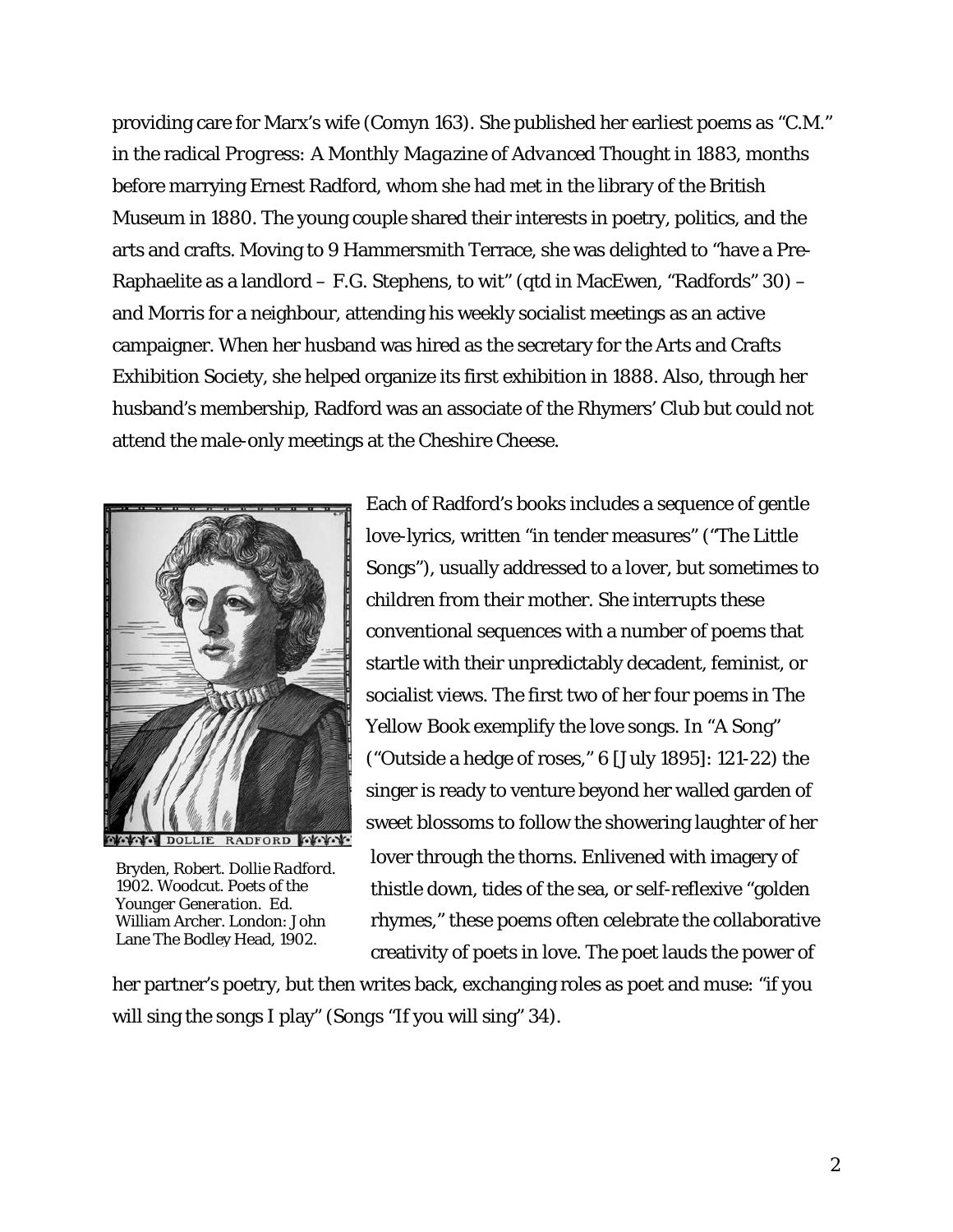Decadent poets of the 1890s often pursue the exquisite expression of a fleeting impression that emphasizes a tension between the permanence of artifice and the decay of life. While some address the effects of decay in the breakdown of language, Radford belongs with those who address the effects of decay in the social order of urban culture. Arthur Symons, for example, depicts the banality of London nights at the music hall. But Radford is more political than Symons with her critique of the suburban hell of subways and cigarettes. "From the Suburbs" depicts the London underground where tired husbands return from the daily bustle of business to a quiet evening of suburban leisure far removed from the romance of armoured knights treasuring a lady's glove (*Songs* 82- 86). "A Novice" features an equally parodic scene of a domestic Madonna haloed by the serpentine smoke of her cigarette. In its bathetic movement towards the trite details of her "future state" going up in a thin curl of smoke, the poem appears to exemplify the decadence of an irresponsible sophistication, our urban corruption of the natural order. But it should also be read as a New Woman poem, assuming a radical agenda for the class of women "daintily prepared" for little else than perfume who must first dare disaffection and defiance before preparing for rebellion (*Songs* 78-81).

Her third poem for *The Yellow Book*, "A Ballad of Victory" (9 [April 1896]: 229-32), is a direct statement of her socialist politics. A scarred maiden in a tattered dress pauses from her pilgrimage to rest amidst the "costly merchandise / Where people thronged in eager quest" in the bustling "market place." The maiden is Victory, but she appears defeated unless the youth of the heartless town can keep faith in her strength. The question-and-answer structure and the looming tragedy that characterize the ballad genre threaten to dash the trace of hope that rests not upon a foreign messiah but within ourselves if we work together to revolutionize our lives.

Her most ironic poem of radical protest is a dramatic monologue, a plea to the next generation. "From our Emancipated Aunt in Town" is addressed to nieces embarrassed by their eccentric aunt who dallies with the avant garde, "all that is weird and wild and new." The old regime wherein ladies lived like Cinderellas devoting their lives to a fairy prince is a patriarchal dream now gone. But failing to push beyond the desire to appear daring, the aunt feels too old to scale the heights of the New Woman question. Radford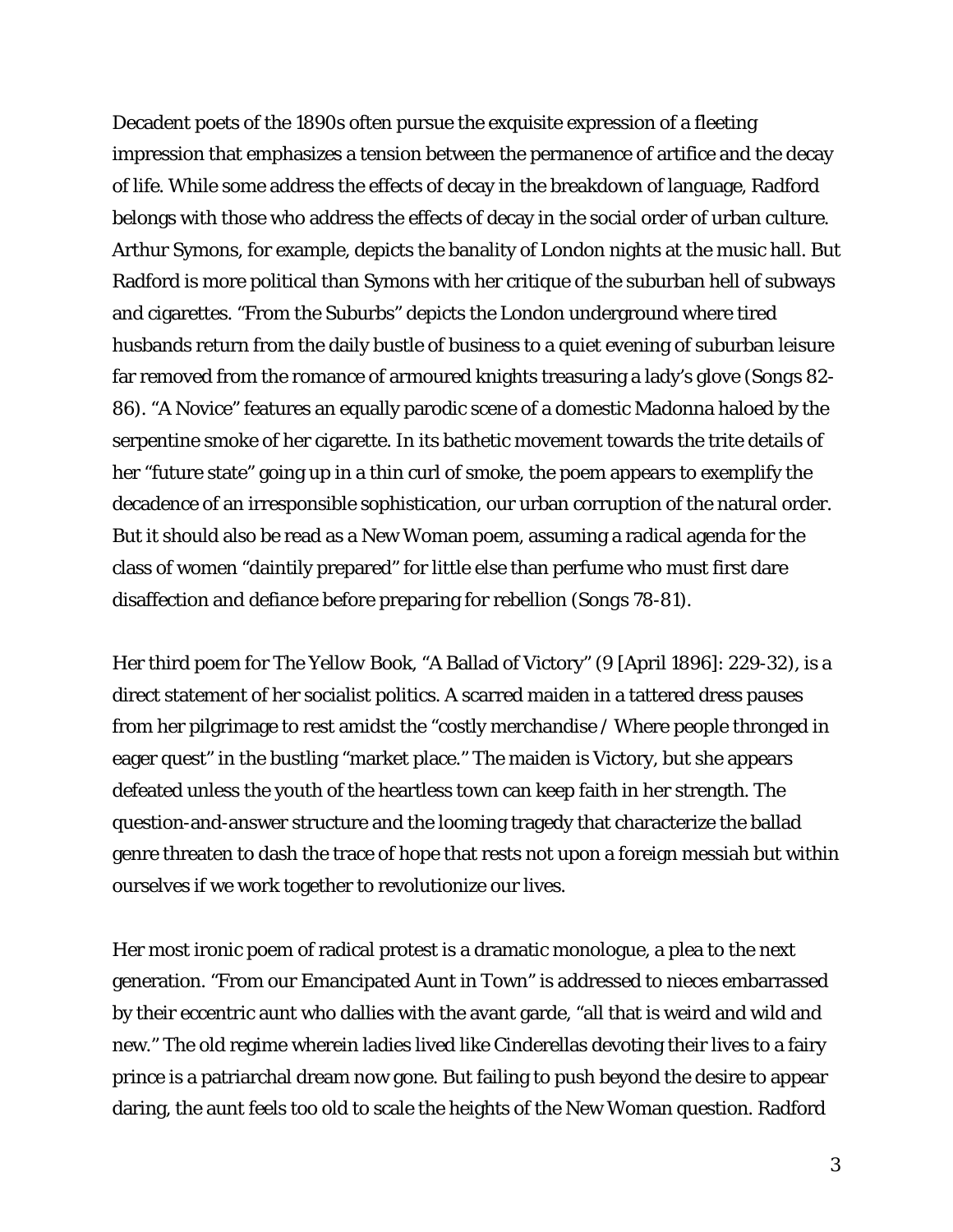clearly worries that the next generation may merely join the young nieces who smile condescendingly in quiet lanes far from public meetings, shunning "their place as future leaders" (*Songs* 87-93).

Radford also wrote five books for children, a novel, a book of short stories, and a verse play. She wrote little while coping with her husband's dementia during the last dozen years of her life, but she completed "The Ransom" for a successful stage run at the Little Theatre. It features a remarkable choral exchange between prostitutes and housewives feeling equally dead to the world. As the Prostitutes cry, "We are dead ere the dawn of our dying," the Unloved Women reply: "We are ghosts growing sick of our life. / Oh, Love, hear the sound of our crying / That breaks through the waste of our strife." Radford's collected *Poems* adds a new sequence that turns from gentle love to a Gothic imagery of unrequited lust: a torrent on the heath ("At Night"), an angel "veiled in grey…, wrapt in fire…, outcast from heaven" ("My Angel"). Though not prolific, Radford ranged widely in her interests from playful nursery verse to conventional love songs and from decadent disaffection to feminist rebellion and socialist revolution.

## © 2011, David Latham

David Latham is a professor of English at York University and the editor of *The Journal of Pre-Raphaelite Studies*.

### **Selected Publications by Radford**

*A Light Load*. London: Elkin Matthews, 1891. *Songs and Other Verses*. London: John Lane The Bodley Head, 1895. *One Way of Love: An Idyll* [novel]. London: Unwin, 1898. *The Poet's Larder and Other Stories*. Bristol: Arrowsmith, 1900. *A Ballad of Victory and Other Poems*. London: Alston Rivers, 1907. *Poems*. London: Elkin Matthews, 1910. "The Ransom" [verse play]. *Poetry Review* 6 (1915): 117-53.

### **For children**

*Songs for Somebody*. London: David Nutt, 1893. *Good Night*. London: David Nutt, 1895. *The Young Gardeners Kalendar*. London: De La More, 1904. *Sea-Thrift: A Fairy Tale*. London: De La More, 1904. *In Summer Time: A Little Boy's Dream*. Harting: Pear Tree, 1905.